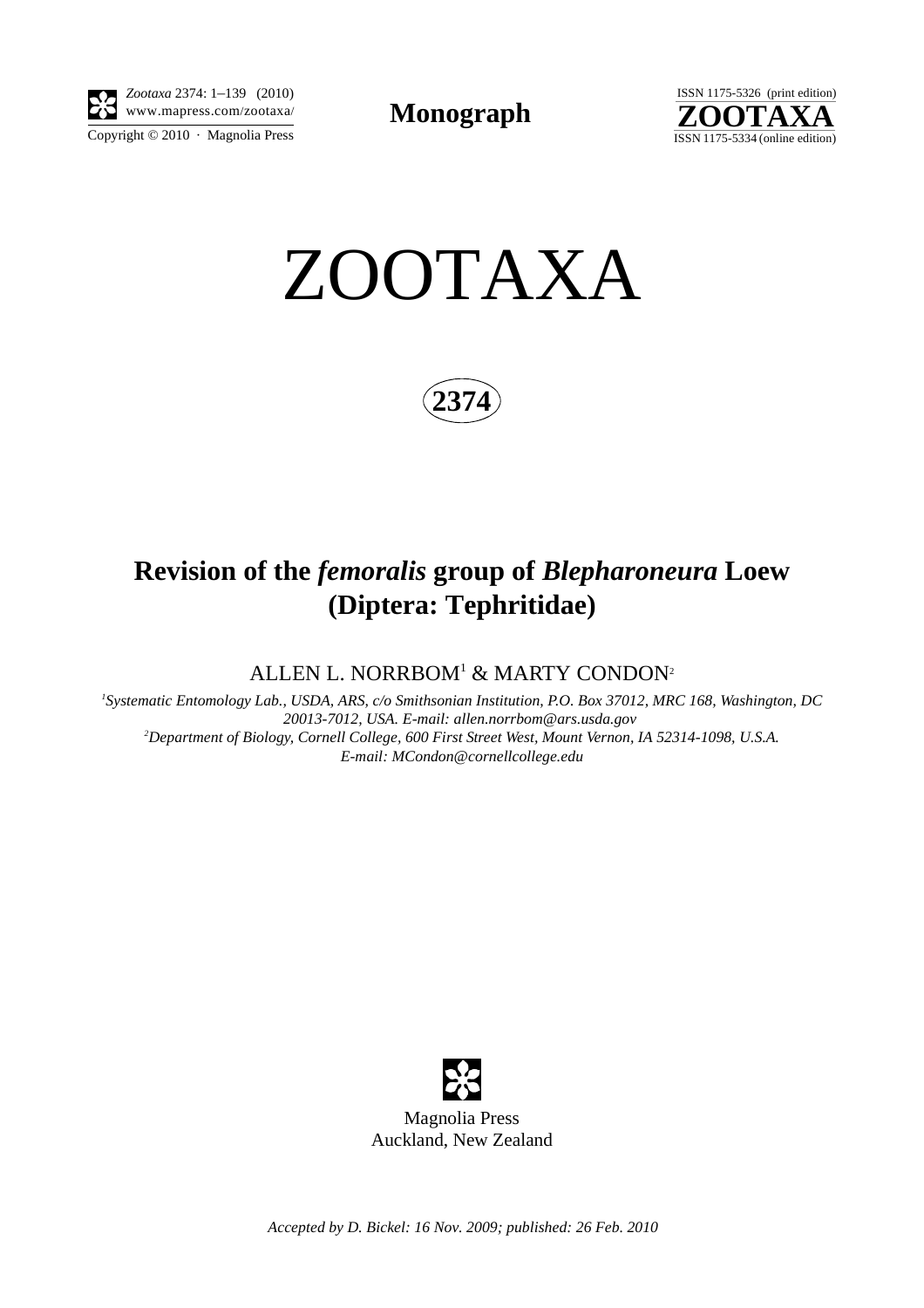## ALLEN L. NORRBOM & MARTY CONDON **Revision of the** *femoralis* **group of** *Blepharoneura* **Loew (Diptera: Tephritidae)** (*Zootaxa* 2374) 139 pp.; 30 cm.

26 Feb. 2010

ISBN 978-1-86977-461-5 (paperback)

ISBN 978-1-86977-462-2 (Online edition)

FIRST PUBLISHED IN 2010 BY Magnolia Press P.O. Box 41-383 Auckland 1346 New Zealand e-mail: zootaxa@mapress.com http://www.mapress.com/zootaxa/

#### © 2010 Magnolia Press

All rights reserved.

No part of this publication may be reproduced, stored, transmitted or disseminated, in any form, or by any means, without prior written permission from the publisher, to whom all requests to reproduce copyright material should be directed in writing.

This authorization does not extend to any other kind of copying, by any means, in any form, and for any purpose

other than private research use.

ISSN 1175-5326 (Print edition) ISSN 1175-5334 (Online edition)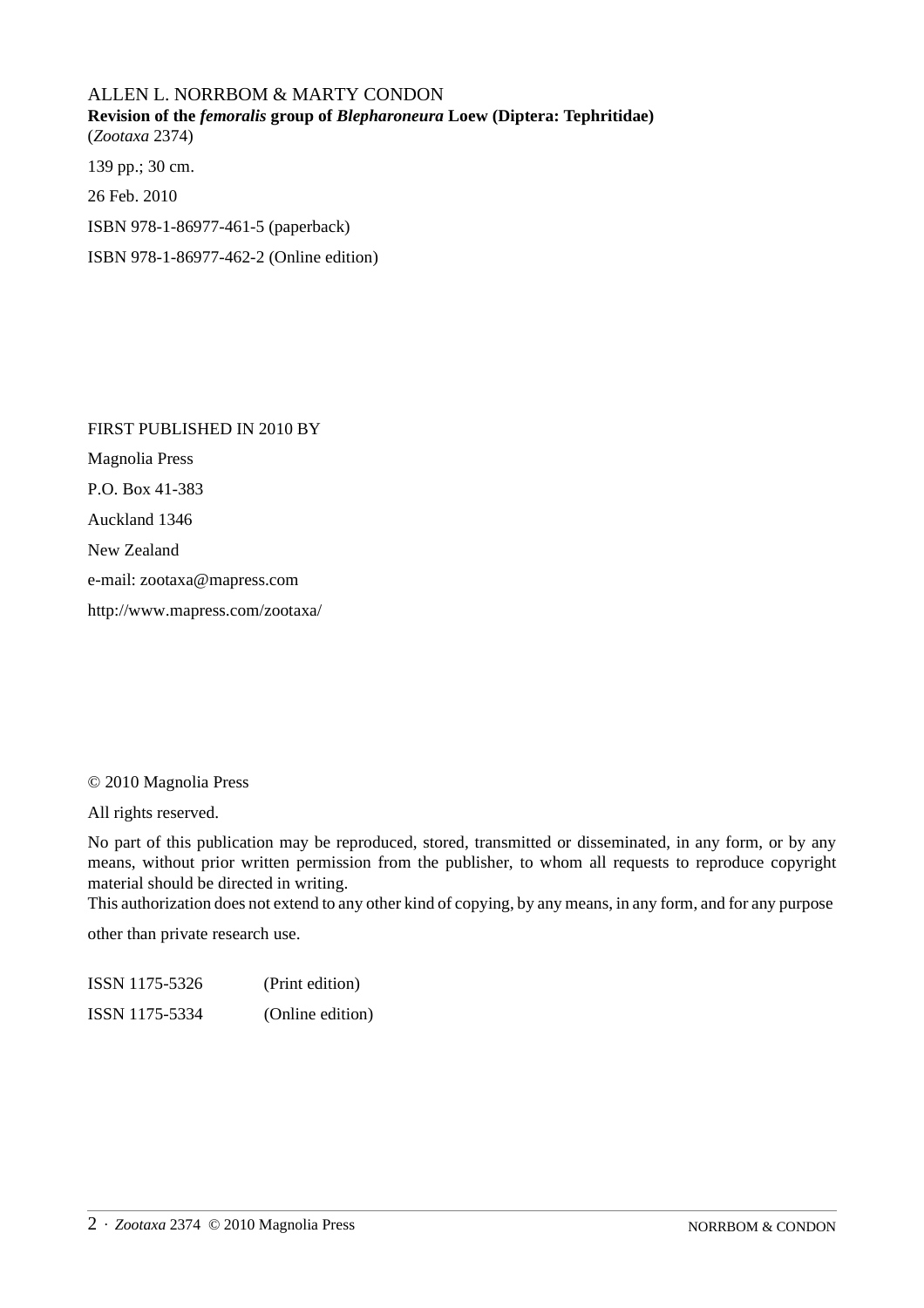### **Table of contents**